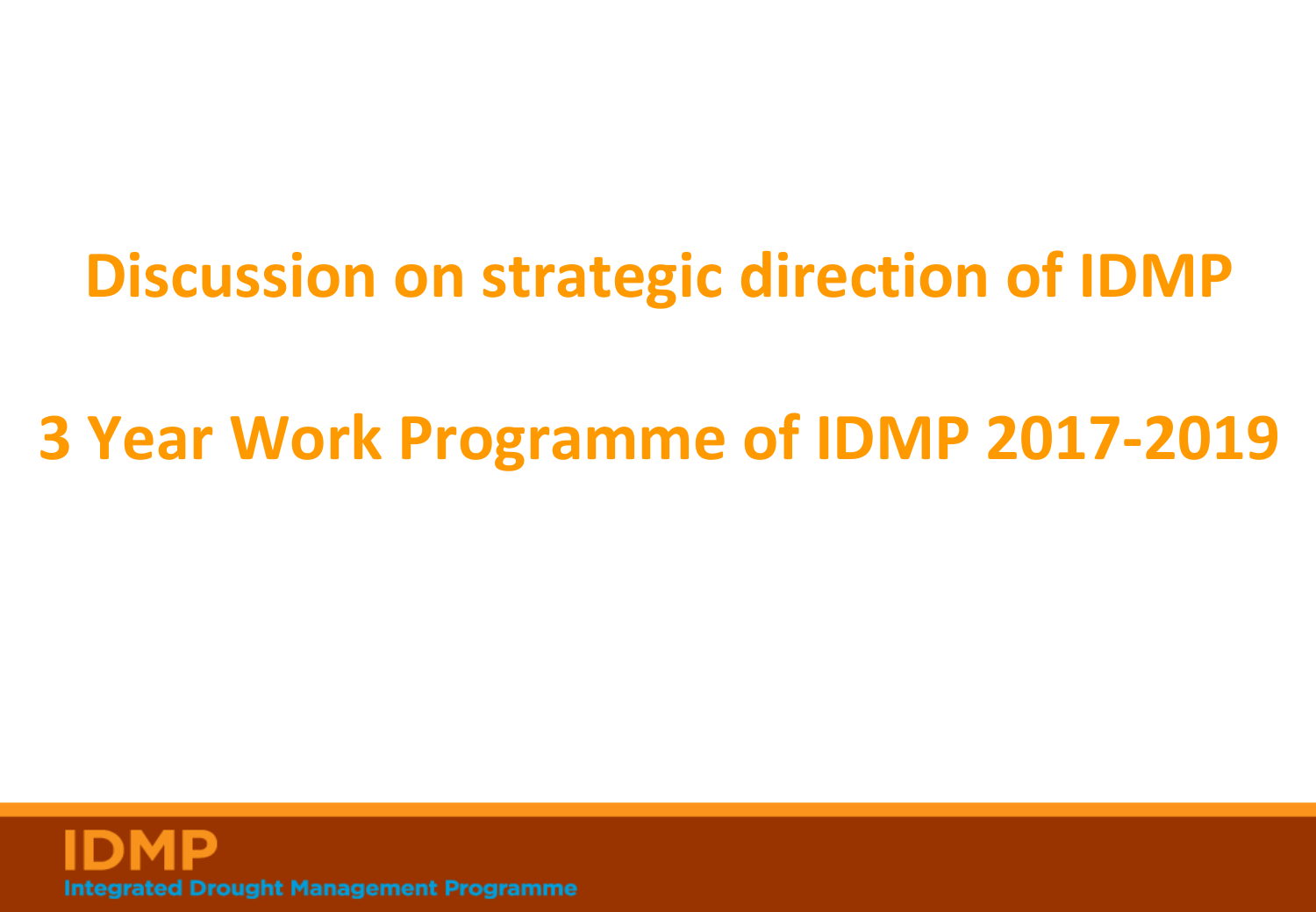### **Strategic Direction: Status Quo or New Directions**

- **Proactive rather than Reactive following up of High-Level Meeting on National Drought Policies (HMNDP):**
	- Focus on drought prevention, mitigation, vulnerability reduction, planning and preparedness (including monitoring and early warning)
	- Consider all aspects of disaster risk management and shift the focus to Risk Management (rather than crisis management)

#### **Horizontal Integration:**

- Draws on the principles of Integrated Water Resources Management
- Bring together partners from different disciplines and sectors to find solutions (sectoral approaches from the past are limited in reducing drought impacts)
- Highlight approaches to Integrated Drought Management of its partners, with a spirit that more can be achieved working together

### **Vertical Integration:**

- Connects and exchanges experiences among the global, regional, national and local level
- Principles of Integrated Drought Management are adapted to the context applied

**Integrated Drought Management Programme**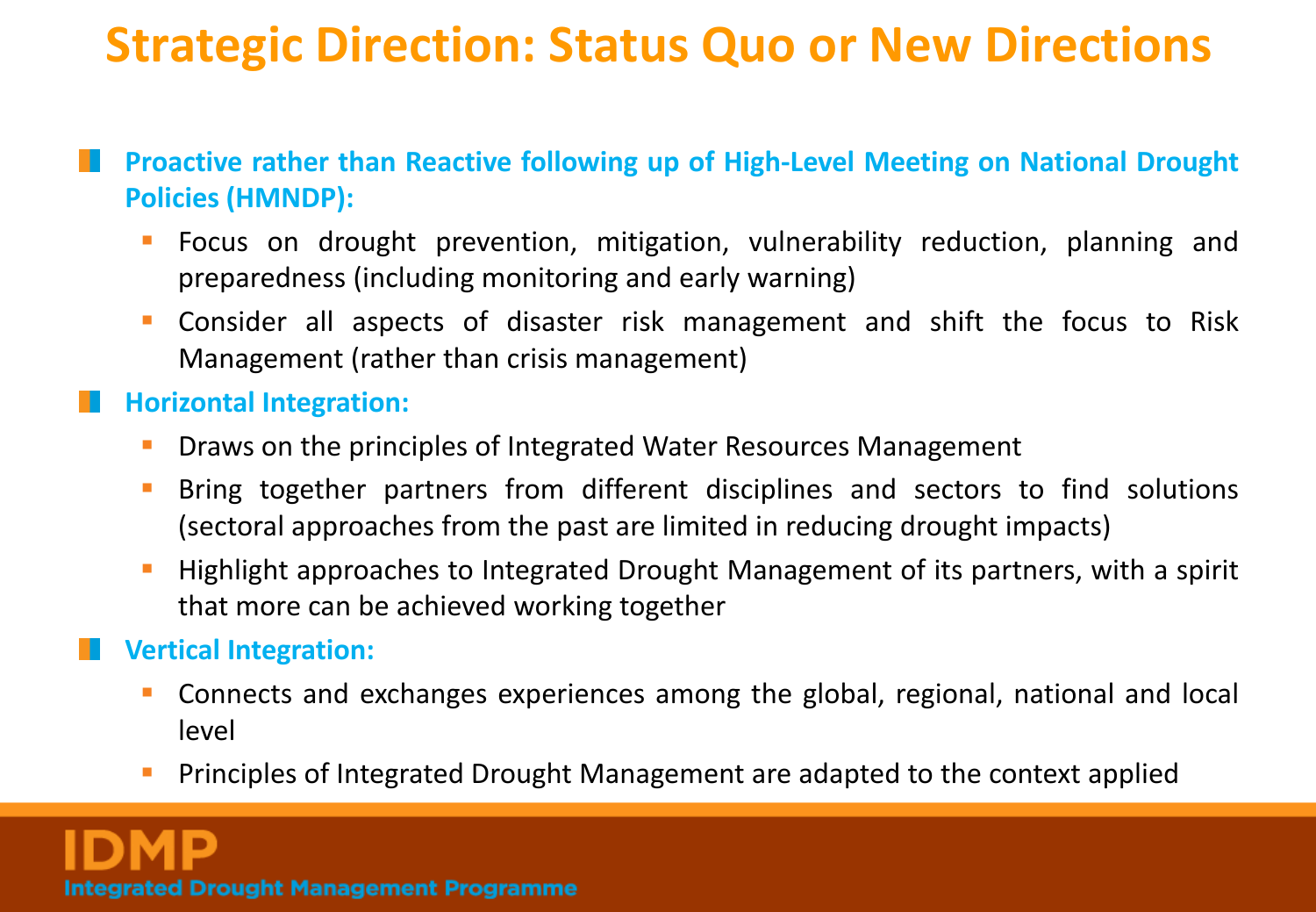### **Strategic Direction: Status Quo or New Directions**

#### **K** Knowledge Sharing – "Clearinghouse of Information":

- Connect knowledge providers with those seeking knowledge (IDM HelpDesk)
- **Provide entry points to understand and apply the principles of Integrated Drought** Management, pointing as much as possible to existing knowledge (see National Drought Management Policy Guidelines)
- Rather than producing new scientific/ highly technical knowledge, the IDMP closes gaps in knowledge and in communicating/applying existing knowledge

### **Demonstration Projects**:

- Innovation applying the principles of Integrated drought management
- Build on existing efforts that are scalable and make a significant contribtion to building drought resilience through an integrated approach

### **Develop Capacities:**

 Through the above and closing gaps where necessary through trainings that add value and collaboration with partners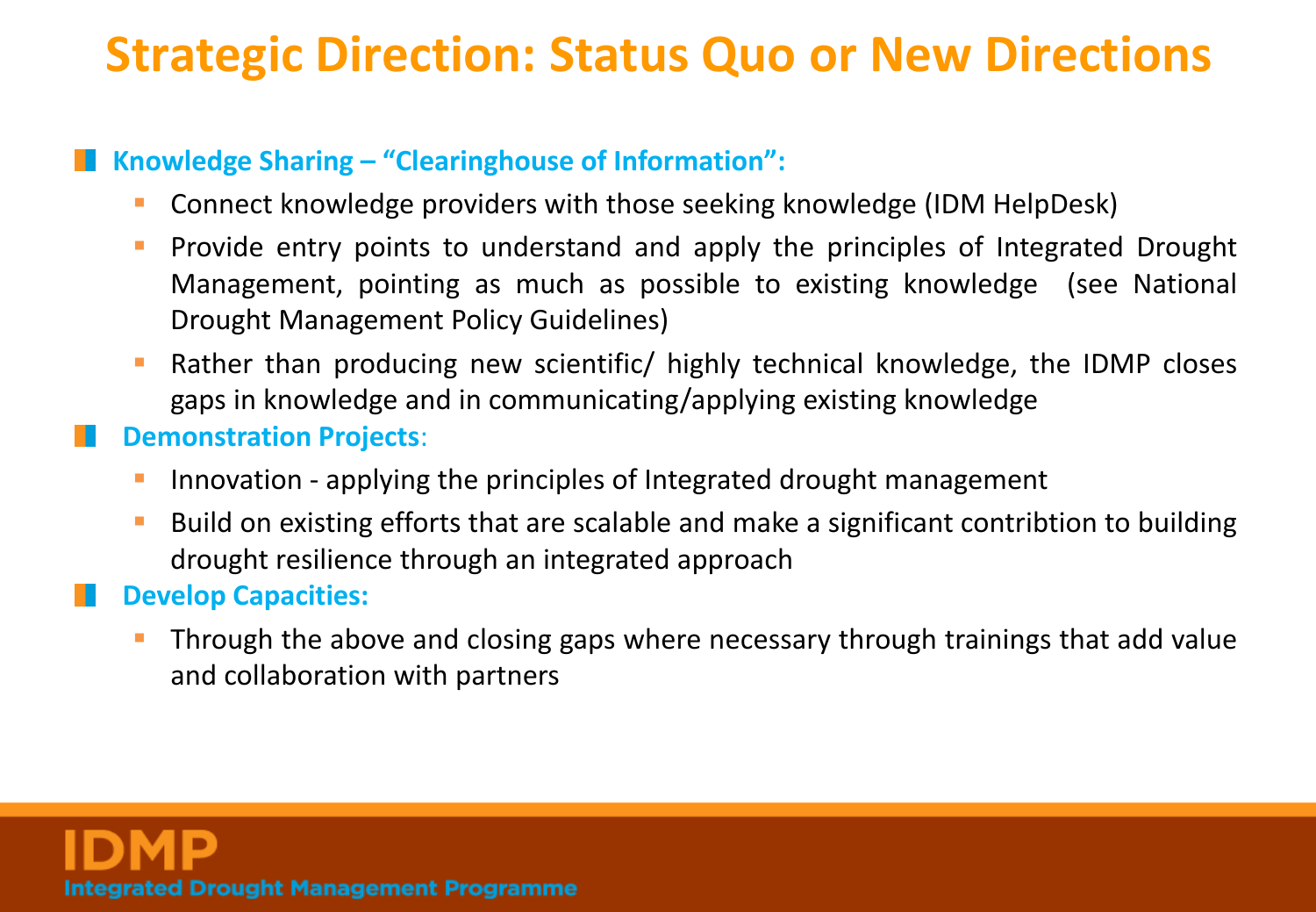## **Overall Framework**

Based on HMNDP outputs and IDMP AC discussions

**Drought Monitoring, Early Warning Systems**

**Preparedness and Mitigation Actions**

### **Vulnerability and Impact Assessment**

**Risk Transfer** Management of Residual Risks

Relief measures that reinforce preparedness

Costs of Inaction / Benefits of Actions

**Integrated Drought Management Programme**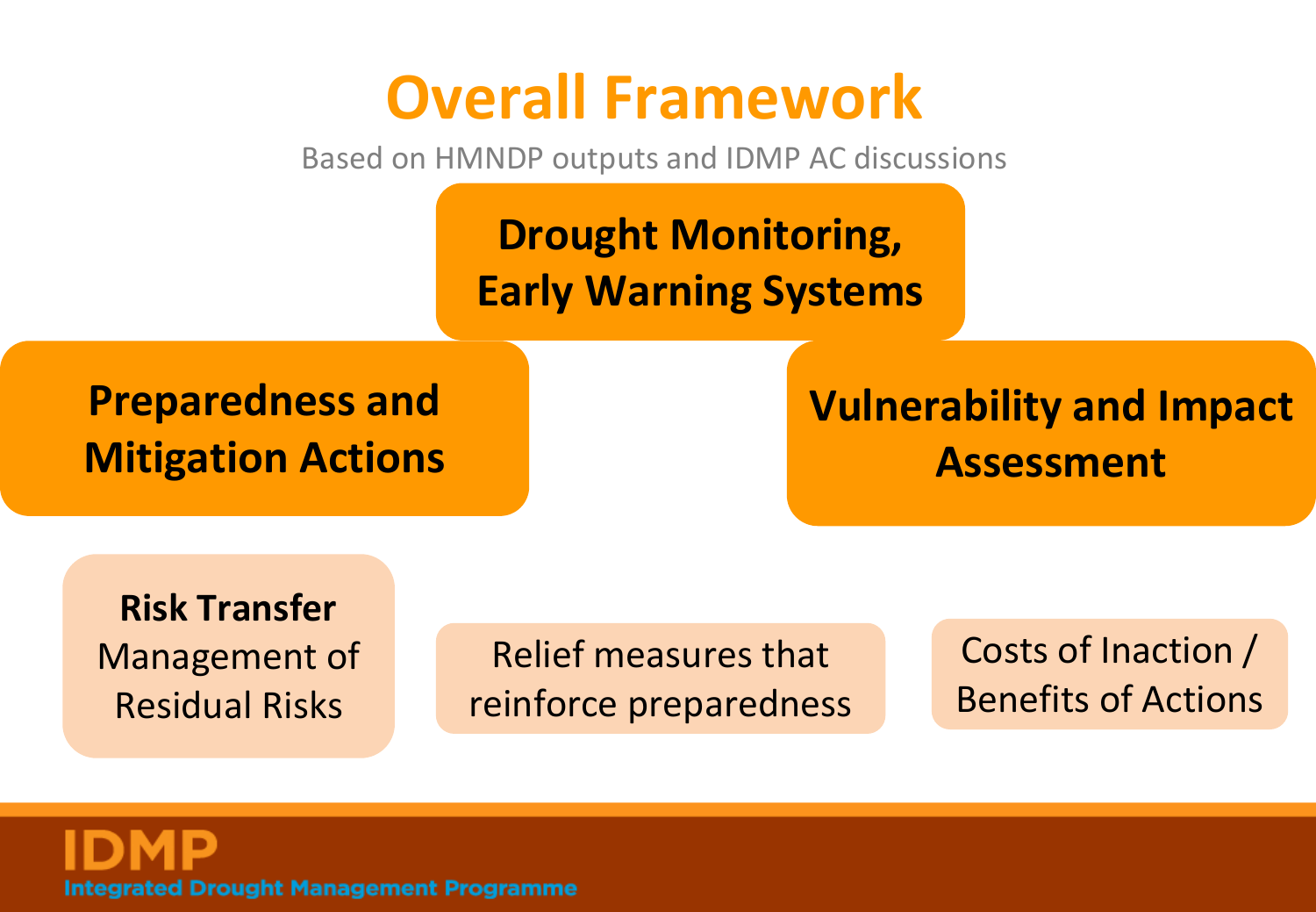## **Regional programmes and initiatives**

*Support action and implementation on the ground, adding to existing efforts the strength of IDMP and its partners*

- **Central and Eastern Europe (since 2013)**: Bulgaria, Czech Republic, Hungary, Lithuania, Moldova, Poland, Romania, Slovakia, Slovenia, Ukraine
- **Horn of Africa (since 2014):** Djibouti, Eritrea, Ethiopia, Kenya, Somalia, South Sudan, Sudan and Uganda.
- **West Africa (since 2015)**: First in Burkina Faso, Niger and Mali, and then share lessons learned with other neighbouring countries through the WMO partners, GWP Country Water Partnerships and other partners.
- **South Asia Drought Monitoring System (since 2014):** with IWMI for Afghanistan, Bhutan, Bangladesh, Nepal, India, Pakistan and Sri Lanka
- **Central America (since 2013):** Regional workshop leading to training on SPI and assessment of impacts of 2014 drought.
- **South America (2015):** Regional workshop in Bolivia led to IDMP pilot development for drought planning in North-East of Argentina and follow-up on regional drought monitoring.
- **Pacific Islands (2016):** National Workshop in Solomon Islands; Kiribati and Tuvalu in 2017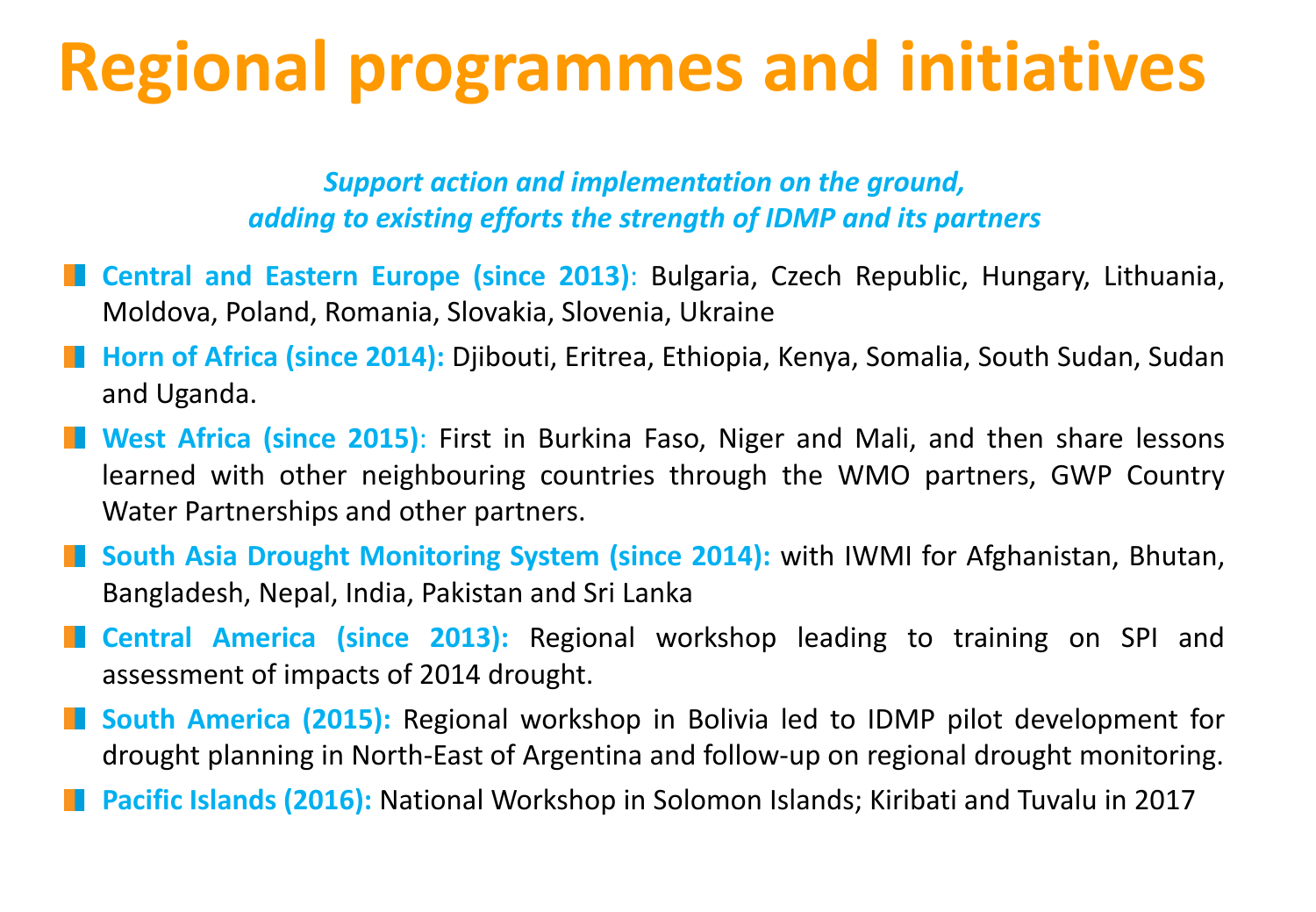## **Publications**

### **Framework Document on Integrated Drought Management** *(Ongoing)*

### **Case Studies** *(Ongoing, IDMP regional programmes)*

#### **Case Study Guidelines available; Topics for case studies (from HMNDP Science Document):**

- **Promoting standard approaches to vulnerability and impact assessment**
- **I** Implementing effective drought monitoring and early warning systems
- **E** Enhancing preparedness and mitigation actions
- In Implementing emergency response and recovery measures that reinforce national drought management policy goals
- **Understanding the cost of inaction**

### **Publication on the Benefits of Actions and Costs of Inaction for Drought Preparedness**

*???*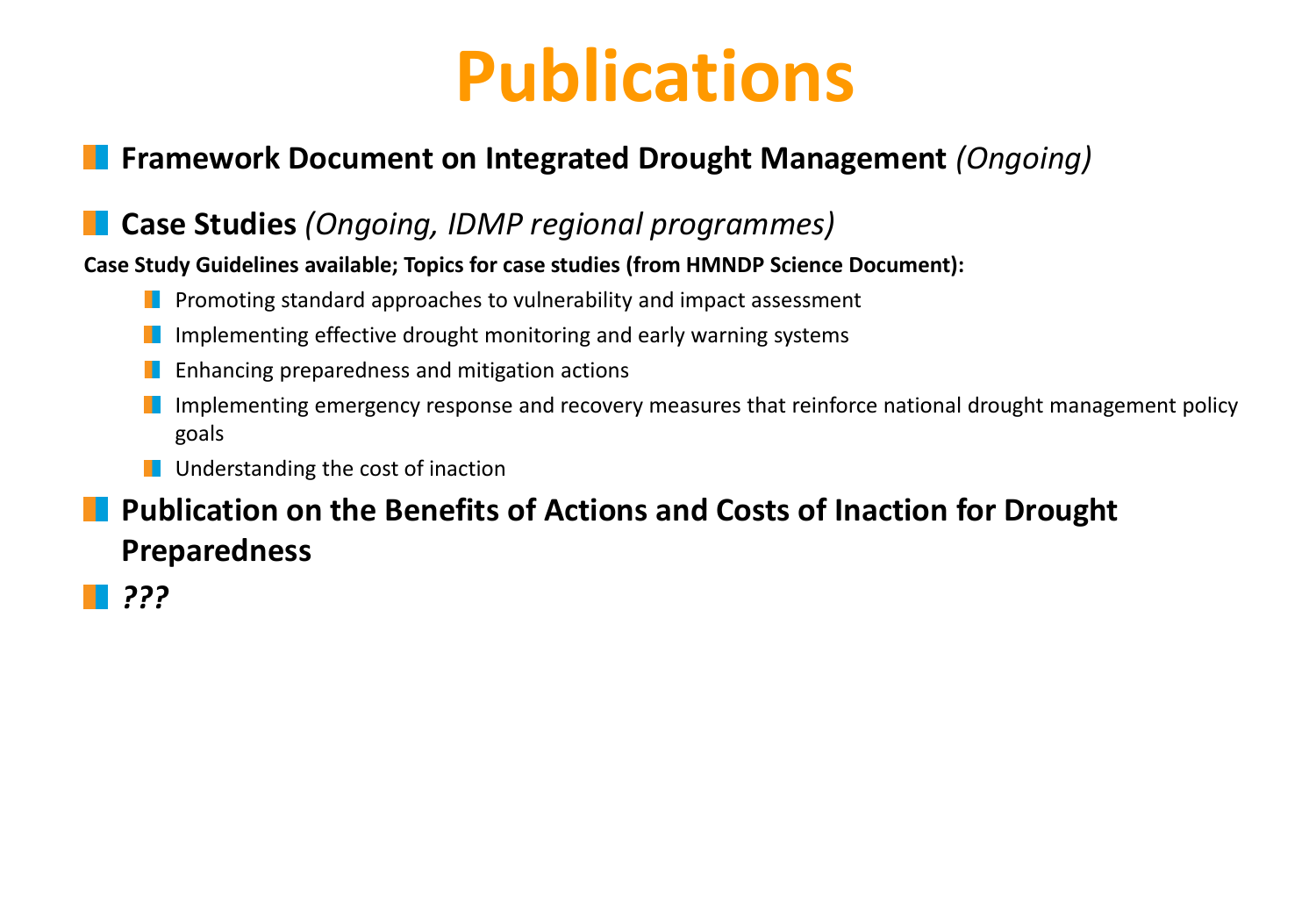## **Overview of future activities**

*Engagement with the Global Framework for Climate Services (GFCS)*

*Regional initiatives Capacity development initiatives* 

*New initiatives* 

- **Cost-Benefit of drought emergency vs. drought risk management**
- **Growing emphasis on Insurance Systems**
- Engagement with Capacity Building Initiatives

*HelpDesk*

### *???*